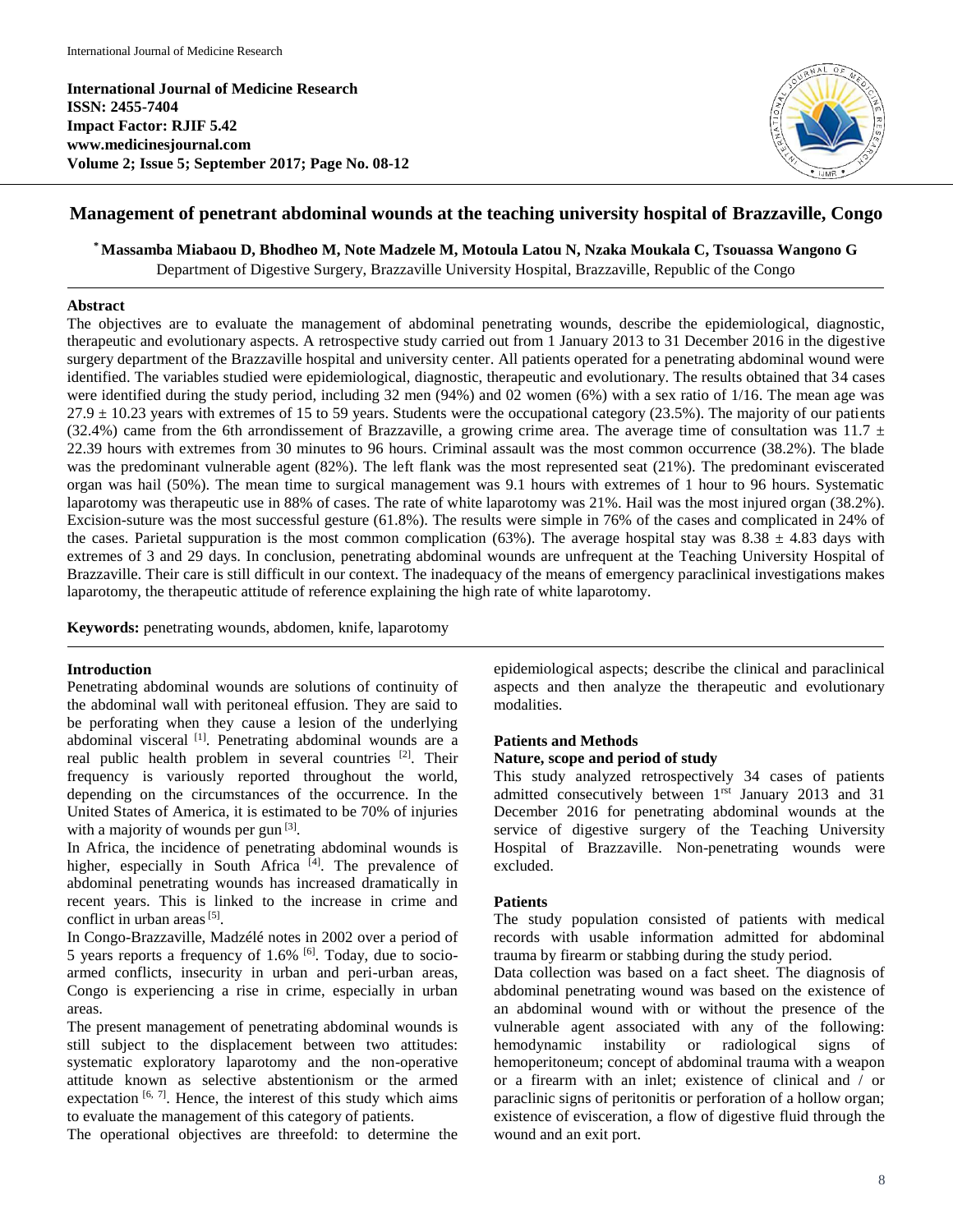# **Methods**

The following parameters were collected on the data collection sheet:

- Age of patients divided by 5 years and sex;
- Patient category (civilian or military);
- Date of trauma and admission to service:
- State of consciousness of the wounded at admission;
- Topography of the inlet and / or outlet;
- Elements of the surgical treatment as well as the evolution after this treatment

# **Statistical analysis**

The data was entered using Microsoft Excel 2010 for the calculation of the distribution frequencies of the various parameters and then transferred to the SPSS (Statistical Package for Social Sciences) version 17.0 software for appropriate analyzes. The quantitative variables were presented using the arithmetic mean with the standard deviation. The chi-square (χ2) and exact Fisher tests made it possible to establish the possible associations between different variables. The significance level of the tests was set at  $p < 0.05$ .

# **Results and Discussion**

### **Frequency of admissions and sociodemographic characteristics of patients**

In total, 34 cases of penetrating abdominal wounds were collected during the study period, representing a hospital frequency of 1.7%. The distribution of the annual frequency from 2013 to 2016 is illustrated in figure 1.



**Fig 1:** annual frequency of admissions

The study population consisted of 32 men (94%) and 2 women (6%), a sex ratio  $(M / F)$  of 16.0 (Figure 2).



**Fig 2:** Distribution as function as sex

The mean age of the patients was  $27.9 \pm 10.2$  (range: 15-59) years). Of these, 8 of the injured were students (23.5%); the others were in various occupations. Geographically, 32.4% of patients  $(n = 11)$  were from the 6th arrondissement of Brazzaville (Talangaї). Table 1 reports the distribution of patients according to the circumstance of occurrence. Among men, criminal assaults were the most common factor in the occurrence of trauma, with a frequency of 35.3% followed by brawls in drinking places or at football matches (26.5%). Hunting accidents accounted for 8.8% of cases, while the penetration frequency of lost bales, explosions, autolysis attempts and criminal prosecution was 5.9%, respectively. Trauma was associated with criminal assault (2.9%) and attempted autolysis (2.9%). Penetrating abdominal wounds are infrequent in hospital practice at the Teaching University Hospital of Brazzaville. Over a period of 4 years, the hospital frequency of 1.7%. Our frequency is higher than that of Kanté *et al.* [7] in Mali in 2013, 1.2% and Ayité *et al.* [9] in 1996, 0.73%. In the Democratic Republic of Congo, Sanduku *et al.*  $[10]$  in 2013 reported frequency peaks of 8% in 1997 (when the rebels came to power in Kinshasa) and 7.8% in 2005. However, it is much lower than reported by Zafar *et al.* [11] in United States of America and Monneuse et al. <sup>[3]</sup> in France. The average age of our patients was  $27.9 \pm 10.2$ , with extremes of 15 and 59 years.

**Table 1:** Distribution according to the occurrence

|                        | <b>Male</b>    |               | <b>Female</b>  |               | <b>Total</b> |               |
|------------------------|----------------|---------------|----------------|---------------|--------------|---------------|
|                        | N              | $\frac{0}{0}$ | N              | $\frac{6}{9}$ | N            | $\frac{6}{9}$ |
| Hunting Accident       | 3              | 8,8           |                |               | 3            | 8,8           |
| Criminal assault       | 12             | 35,3          | 1              | 2,9           | 13           | 38,2          |
| Public road accident   |                | 2,9           |                |               |              | 2,9           |
| Lost bullet            | 2              | 5,9           |                |               | 2            | 5,9           |
| <b>Family Conflict</b> | $\overline{c}$ | 5,9           |                |               | 2            | 5,9           |
| Explosion              | 1              | 2,9           |                |               |              | 2,9           |
| Brawl                  | 9              | 26,5          |                |               | 9            | $26,5*$       |
| Attempted autolysis    |                | 2,9           | 1              | 2,9           | 2            | 5,9           |
| Criminal prosecution   |                | 2,9           |                |               |              | 2,9           |
| Total                  | 32             | 94,1          | $\overline{c}$ | 5,9           | 34           | 100           |

The most affected age group is 20 to 29 years old. Our average age can be superimposed on data from the literature [7,  $12, 13$ . A study by Weesner *et al.*  $[14]$  report that it is young adults from disadvantaged social groups who are often the most vulnerable to trauma by firearms or stabs.

Penetrating abdominal wounds affect more men (94%) than women according to the literature  $[11, 15]$ . This masculine predominance could be explained by the greater exposure of men to night activities and to acts of vandalism or criminal behavior of young people. Our study reports more civilian than military casualties. Pupils followed by traders were the main victims. Our results are comparable to those of Kaboro [2] in 2007 and Choua<sup>[12]</sup> in 2016 in Chad.

The large number of patients (32.4%) came from the 6th arrondissement (Brazzaville North) with a peak at 20 hours for criminal aggression. Benissa in Morocco in 2003 reported a frequency of 94% of penetrating abdominal wounds in relation to criminal aggression [16]. In 2013, Kanté and al. [7] report a schedule of penetrating abdominal wounds between 6 pm and 6 am.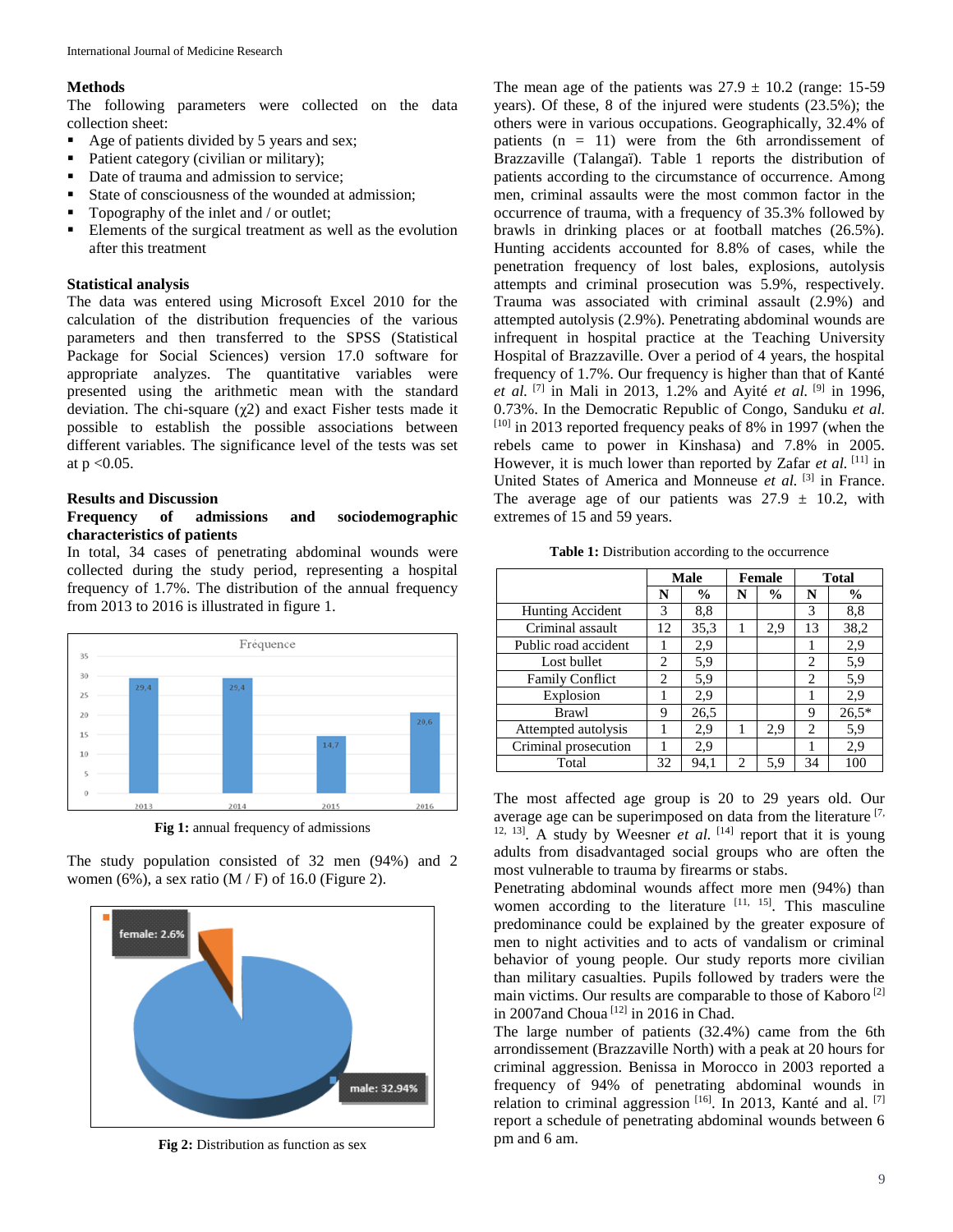# **Clinical features**

In total, 76.5% of these attacks occurred at night with a peak frequency at 20 hours (figures 3 and 4).



**Fig 3:** Distribution by period of occurrence



**Fig 4:** Distribution by time of occurrence

The most common causative or vulnerable agent was the knife. The maximum number of patients was admitted before 6 hours (table 2); the average time for consultation was 11.74  $\pm$  22.39 hours with a median of 2 hours. Alcohol consumption was found in 32% of cases  $(n = 11)$ , alcohol and tobacco in 21% of patients ( $n = 7$ ). For psychiatric history, they were found in 3% of cases  $(n = 1)$ .

**Table 2:** Distribution by admission times

| <b>Deadline for admission</b> | <b>Effective</b> | Percentage $(\% )$ |
|-------------------------------|------------------|--------------------|
| < 6h                          |                  |                    |
| $6-24 h$                      |                  |                    |
| $>$ 24 h                      |                  |                    |
| Total                         |                  |                    |

Diagnostically, the left hypochondrium was the most frequent seat of the portal of entry (table 3) and evisceration accounted for 29% of the cases.

**Table 3:** Distribution by gateway

| <b>Front door</b>   | N  | $\frac{0}{0}$ |
|---------------------|----|---------------|
| right hypochondrium |    | 3%            |
| epigastric          | 3  | 9%            |
| left hypochondrium  | 9  | 26%           |
| right side          | 3  | 9%            |
| umbilical region    | 4  | 12%           |
| left flank          |    | 21%           |
| right iliac fossa   | 5  | 15%           |
| hypogastre          | 0  | 0%            |
| left iliac fossa    |    | 3%            |
| left iliac fossa    | 0  | 0%            |
| left lumbar fossa   |    | 3%            |
| Total               | 34 | 100%          |

Hail was the most eviscerated organ (figure 4). Finger exploration was performed in 21% of cases  $(n = 7)$  and pen scanning in one patient. In  $12\%$  of cases  $(n = 4)$ , the vulnerable agent was highlighted at the inspection. Hemorrhagic discharge was detected in 24% of cases  $(n = 8)$ at the portal of entry. No patient presented with digestive hemorrhage. The entrance door was less than 5 cm in 74% of the cases, with an average of  $3.76 \pm 1.61$  cm and extremes ranging from 1 cm to 8 cm. Of all patients,  $29\%$  (n = 10) had peritoneal irritation. Hemodynamic status was unstable in 26% ( $n = 9$ ) and stable in 74% ( $n = 25$ ). The associated extraabdominal lesions were found in 29.4% of the patients, with predominant lesions in the pelvic limbs. Most of the patients were treated within 6 hours (Table 4).

**Table 4:** Support period

| Time to take care of | <b>Effective</b> | Percentage $(\% )$ |
|----------------------|------------------|--------------------|
| $1h - 6h$            |                  |                    |
| $6h - 12h$           |                  | 5.9                |
| 12h - 96h            |                  |                    |
| Total                |                  |                    |

The mean time to surgical management was  $9.14 \pm 19.46$  hours (range: 1 hour and 96 hours).

#### **Paraclinic explorations**

The blood analysis data were based on the hemogram, performed in 56% of the cases  $(n = 19)$ ; anemia was the most common biological anomaly (47% of cases). In addition, only 3 traumatized (9% of the cases) benefited from radiological investigations. Ultrasound showed a haemoperitoneum. Radiography of the abdomen without preparation was performed in 11 patients, i.e. a frequency of 32%. Pneumoperitoneum (9% of cases), a projectile (9% of cases), or a pneumoperitoneum-associated projectile (9% of the cases) were evaluated. It was normal in 64% of the cases ( $n =$ 22). Computed tomography was not performed in our study.

The easy acquisition of a knife (knife, bottle pieces), made her the most vulnerable agent encountered in our study. It is the most widely used in penetrating abdominal wounds according to the literature  $[17, 18, 19]$ . In the United States, penetrating abdominal wounds are the prerogative of firearms [11] because of the legal nature of weapon carrying.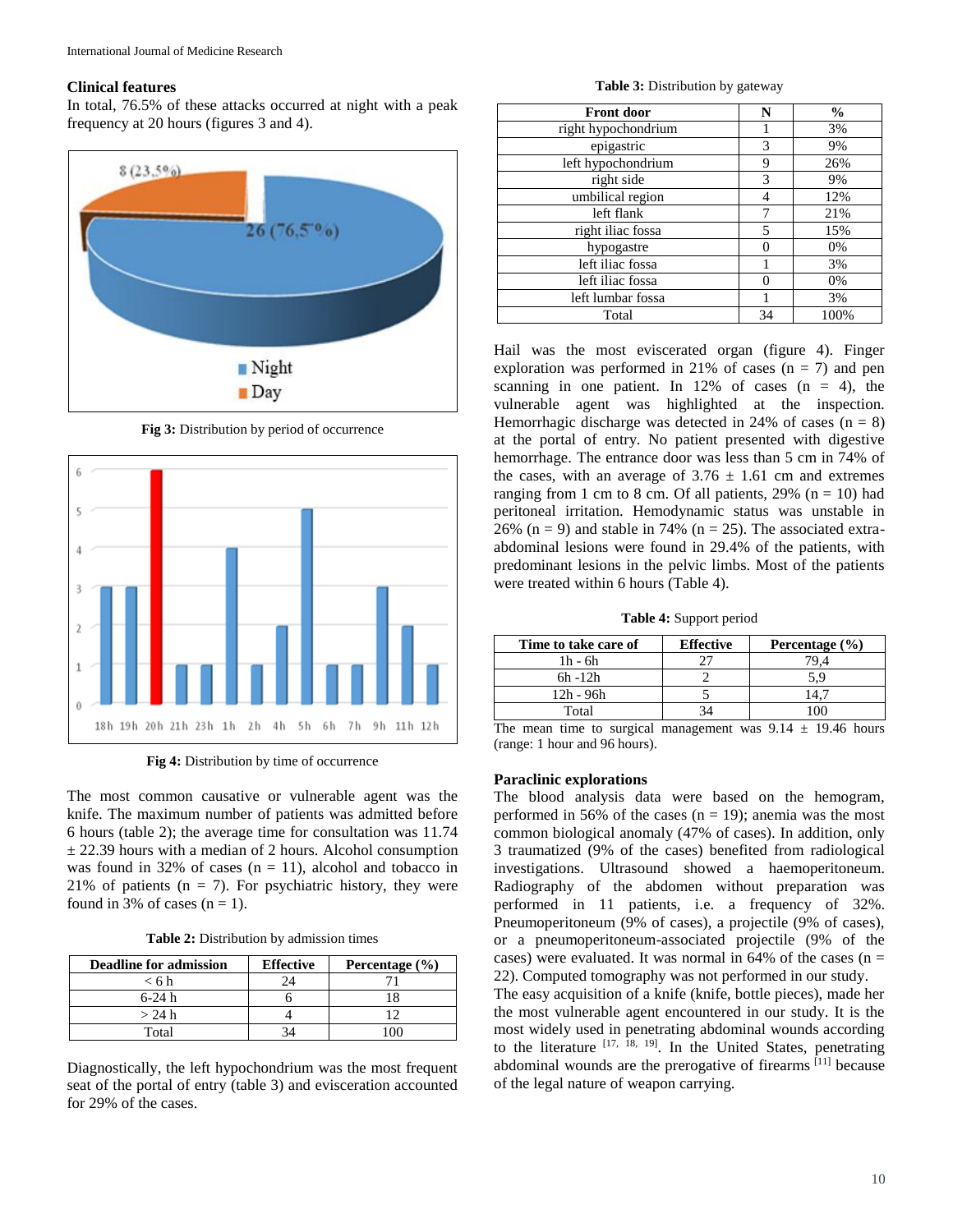#### **Management**

All patients underwent laparotomy, 88% (n = 30) of the patients were systematically treated, and the remaining cases, after selective abstention. The indication after selective abstentionism was peritoneal irritation. The haemorrhage was the most commonly encountered abdominal lesion (figure 5)



cases).



**Fig 5:** Evisceration of the hail **Fig. 6:** Fig. 6: Grain wound **Fig. 7:** Mesenteric hematoma

The hail represented the most injured organ (Table 5). Excision-suturing was performed in 61.8% of cases  $(n = 21)$ ; resection-anastomosis in 10 patients (29.4% of cases); splenectomy in 8.8% of cases; nephrectomy and packing for a liver wound in 2.9% of cases.

|  | Table 5: Distribution of Injured Organs |  |  |
|--|-----------------------------------------|--|--|
|--|-----------------------------------------|--|--|

| <b>Injured Organ</b>          | <b>Effective</b> |
|-------------------------------|------------------|
| Stomach                       |                  |
| Liver                         | 3                |
| Hail                          | 13               |
| Colon                         | 10               |
| mesentery                     |                  |
| Missed                        |                  |
| Kidney                        | 2                |
| Pancreas                      |                  |
| posterior parietal peritoneum |                  |
| omentum                       |                  |

The mean hospital stay was  $8.38 \pm 4.83$  days (range: 3-29) days). Morbidity and mortality was 24%; it involved 5 cases of parietal suppuration, 1 case of sepsis, 1 case of monoplegia and 1 case of death.

Our results indicated that 71% of patients were admitted to surgical emergencies within 6 hours. This delay in consultation can be explained by the lack of emergency medical assistance in our country. Patient transport is therefore not medicalized. This is contrary to that of other countries where the consultation period is less than 30 minutes [20] .

The main entry point for penetrating abdominal wounds was the left hypochondrium in our study. It varies according to the literature  $[7, 12]$ . Because of its length and its moving nature, hail was the most eviscerated organ, followed by the great omentum. Our results are different from those of Kanté and al. [7] and Benissa and al. [16] which report a high epiplocal rate. Evisceration, peritoneal irritation, fluid flow through the portal of entry were the most common signs found in our study and in the literature<sup>[7]</sup>.

Finger exploration was used in 21% of cases in our series and with the stylus once. Exploration with the stylus is considered dangerous and proscribed by some authors and deemed reliable by others when applied with caution<sup>[9]</sup>.

followed by the hematoma (figures 6 and 7). White laparotomy was performed in 7 patients (21% of cases). In addition, 35.3% of the patients ( $n = 12$ ) had a single visceral lesion and the others had multiple lesions (64.7% of the

The assessment of hemodynamic stability is crucial in the management of penetrating abdominal wounds because uncontrolled hemorrhage can lead to death in the short term. In our series, 26% of the patients presented an unstable hemodynamic state, justifying systematic emergency laparotomy. The occurrence of penetrating abdominal wounds is often associated with other lesions located either in the thorax, limb or skull  $[9, 12]$ . In our series, the extra-abdominal lesions were of great interest to the limbs (11.7%).

As for the diagnosis of penetrating abdominal wounds, it may be done or confirmed by certain imaging examinations, the purpose of which is to specify the lesional balance, to take the operative decision or not  $[21]$ . Computed tomography is the reference imaging test, with an estimated sensitivity of 80% <sup>[22]</sup>; followed by ultrasound and standard radiographs. In our series, no patient had a computed tomography because of its availability and cost. Ultrasound was only performed in 3 patients and x-ray of the abdomen without preparation in 32% of the cases. All patients underwent laparotomy either systematically or after selective abstention. Hail was the most affected organ in our series as described in the literature [12].

Our white laparotomy rate of 21%, although lower than those reported by other authors  $[3, 5, 7, 9]$ , remains high. The high rate of laparotomy has led some authors to adopt a therapeutic algorithm, selective abstention or nonoperative treatment [17, <sup>23]</sup>. Finally, morbidity is dominated by parietal suppuration as reported in the literature  $[3, 7]$ .

#### **Conclusion**

Penetrating abdominal wounds are infrequent in hospital practice in the digestive surgery department of the Teaching University Hospital of Brazzaville. Their care is still difficult in our context. The inadequacy of the means of emergency para clinical investigations makes the laparotomy systematic, the therapeutic attitude of reference thus explaining the high